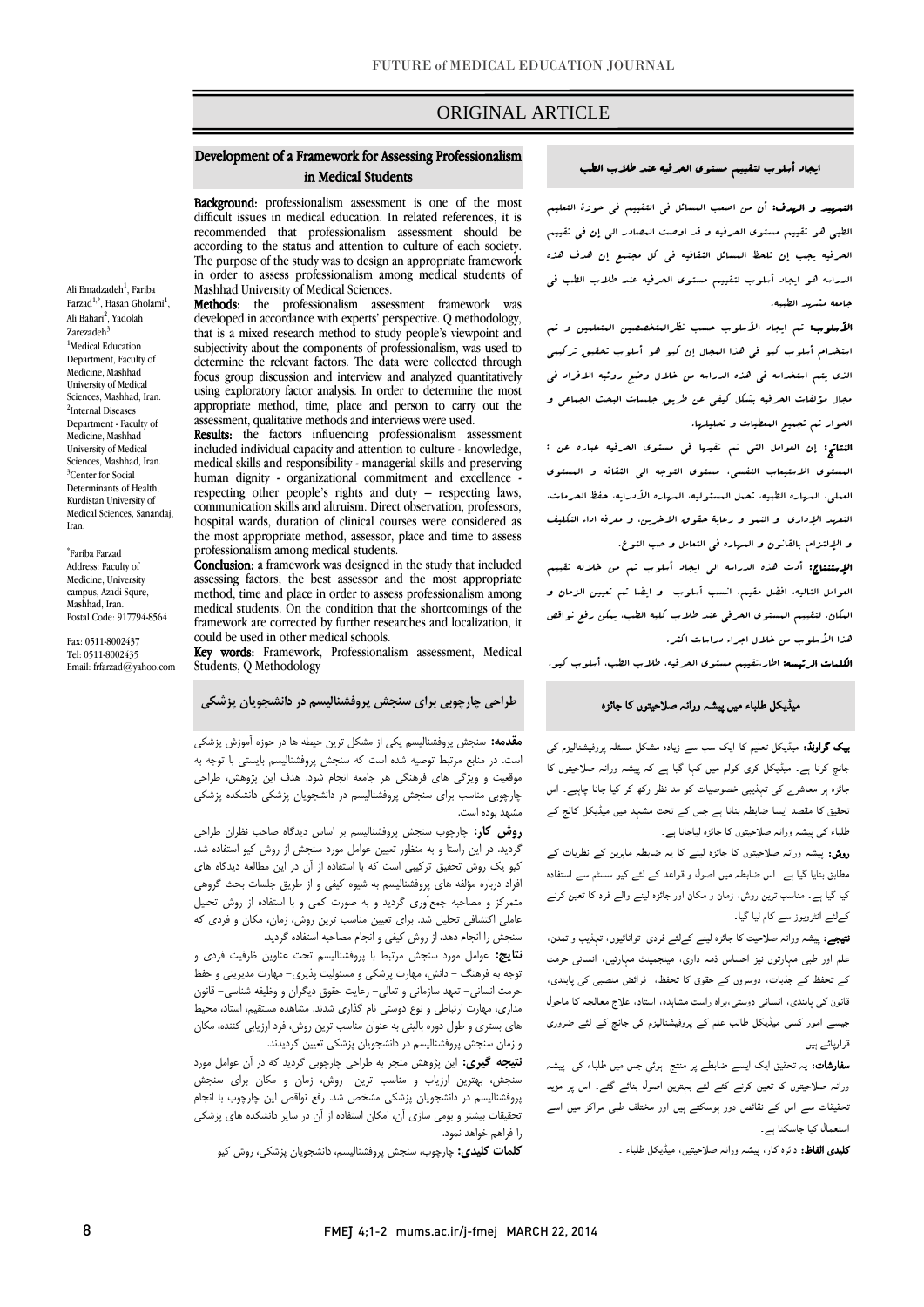### **INTRODUCTION**

In recent years, the matter of professionalism has received the attention of medical faculties in Iran similar to other countries (1). Expectations of competency-based curriculum should upgrade medical students' professionalism. It is obvious that gaining experiences and establishing goals to teach and learn professionalism are not enough alone, professionalism should be assessed appropriately, constructively and relatively to the content (2). Despite the great emphasis on the importance of professionalism, its assessment is still one of the difficult issues in medical education (3). It should be considered that although professionalism assessment confronts various challenges, measuring the changes in students is impossible without assessment (4). van Mook et al (2009) declares that professionalism assessment is like a stimulus that makes the students learn about professionalism, and the professors become aware of expectations and students' learning process (5). In references such as Hodges et al (2011) study, the recommendation is on professionalism assessment according to status and attention to culture (6). Therefore, this study aim was to design a framework to assess professionalism among medical students which include assessing factors, appropriate method, assessor, place and time and considering cultural factors, and practicality in medical school of Mashhad.

### **METHODS**

According to the purposes, Q methodology and qualitative method were used in this cross-sectional study. In order to determine the factors of professionalism assessment, Q methodology was used; and the qualitative method was used to determine method, assessor, time and place. Q methodology is a combination of qualitative and quantitative methods because on one side the participants are selected through non-probability sampling techniques purposefully; moreover, a few numbers of participants are chosen which makes it similar to qualitative method. On the other hand, the data are analyzed via quantitative method and factor analysis (7).

The sample comprised 31 persons including 26 basic science and clinical professors of the Medical Faculty of Mashhad and a sociologist who were expert and interested in medical professionalism or has thought medical professionalism or medical ethics. Moreover, there were two postgraduate students of medicine and two intern of undergraduate medicine.

In Q methodology the data were gathered via review of literature, focus group discussions and individual interviews. The data about factors of professionalism assessment were thoroughly gathered after four focus group discussions and nine interviews. The participant freely consented to participate in focus group discussions and individual interviews. After each focus group or interview meeting the transcript of the records were written. The transcriptions were organized and coded via MAXQDA software in order to make Q sample. The codes were written in statements and then were reviewed. The

statements that presented different dimensions of the subject were considered and 36 statements were selected and provided the Q sample. Numbers were assigned to the statements and presented in a table that was designed for this purpose, via quasi normal Q diagram which had 36 cells (similar to the numbers of the statements) and guidelines and instructions were emailed to twenty professors of basic and clinical science in the form of an excel file.

The people, who did not want to participate in focus group discussions and interviews or were not interested in arranging the statements in Q diagram, were excluded from the study. It was explained in the instruction that they should categorize the statements in three groups and arrange them in Q diagram (graded from  $-5$  to  $+5$ ). The first category included 15 significant statements that could be assessed at the school. The second category included 15 incidental statements that could not be assessed at school. The third category were the statements that did not have the significance criteria or could not be assessed, or the attendees had no ideas about them (6 statements). The three categories on the Q diagram are presented in figure 1.



**Figure 1. Q diagram and the spaces for each category (numbers: 36)**

The data of Q diagram were analyzed via SPSS. In the first step, the data were analyzed by exploratory factor analysis of Q, based on Principal Component Analysis (PCA) and Varimax rotation. At this stage, 7 factors with eigenvalue more than 1 were gained, and the correlation between each matrix had significant relation up to 95%. In the second step, the reliability coefficient and variance of statements' score of the participants were calculated and the absolute difference was specified between the scores which revealed that all of the statements were distinguishing. Therefore, this method of calculation did not provide sufficient information about the factor loading. As a result, the PCA and Varimax rotation methods were used to distinguish the correlation between the factor arrays.

Determining the most appropriate method, assessor, time and place to assess professionalism among students, a questionnaire was developed via searching texts and extracting the most common and important of them. The questionnaires were completed through semi-structured interviews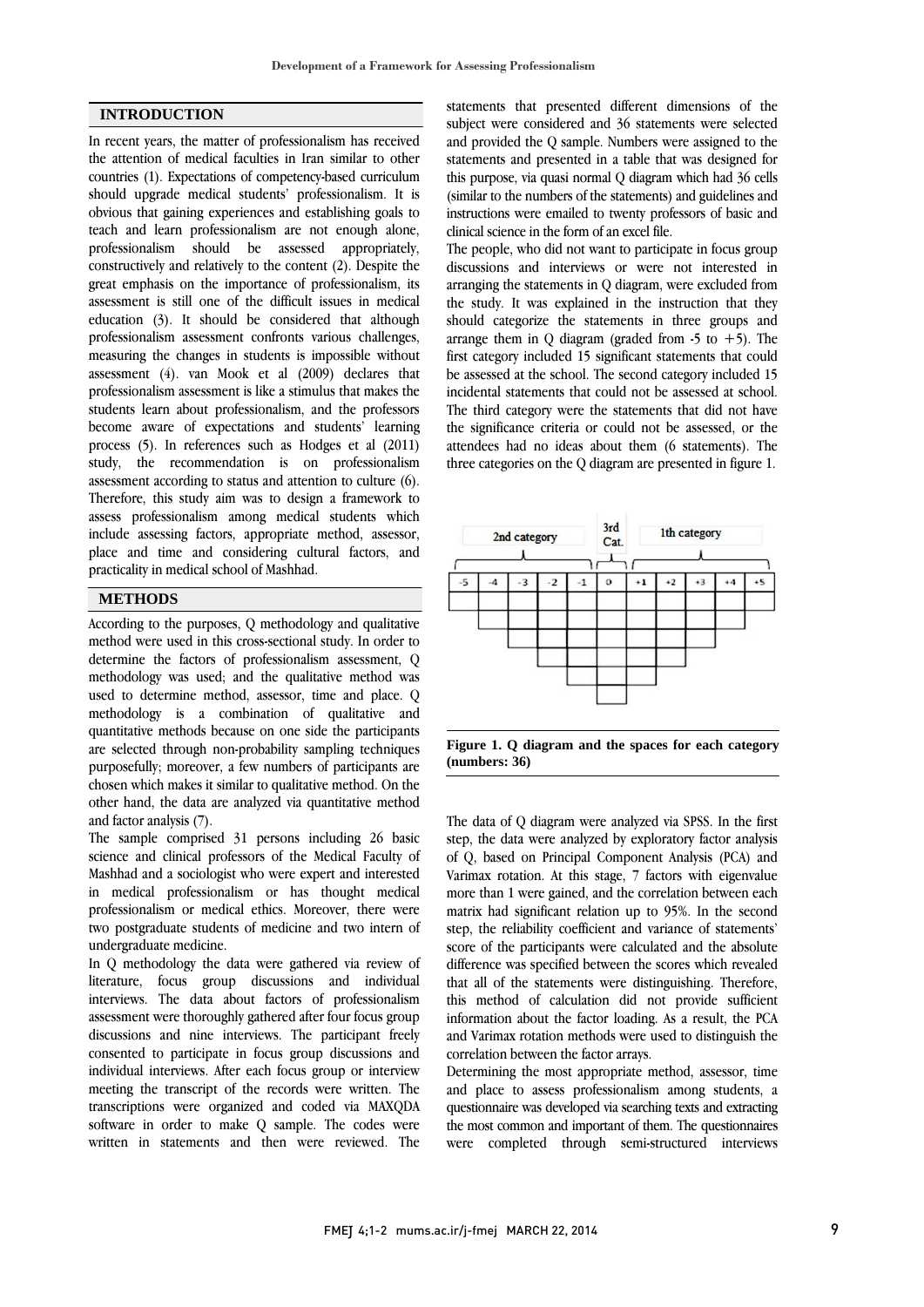with 12 faculty members of Mashhad Medical School. These participants were aware of objectives of the study and have also been involved in determining the assessing factors in professionalism. During the interviews, the attendees were asked to express their opinions according to the determined factors obtained from Q methodology and the applicability to be performed at the Mashhad Medical School.

Г

### **RESULTS**

According to the results, six factors were determined to assess professionalism (table 1). The important point is that all of the analyzed Q statements' sample have significant factor loading and none of the statements were eliminated. Each factor were named based on the content.

| Table 1. Factor loadings of related statements and professionalism fundamental factors                                                            |                                                |                |                          |                   |                          |                          |  |  |  |  |
|---------------------------------------------------------------------------------------------------------------------------------------------------|------------------------------------------------|----------------|--------------------------|-------------------|--------------------------|--------------------------|--|--|--|--|
| <b>Statement</b>                                                                                                                                  | <b>Factors<sup>*</sup></b> and Factor Loadings |                |                          |                   |                          |                          |  |  |  |  |
|                                                                                                                                                   | $\mathbf{1}$                                   | 2              | 3                        | 4                 | 5                        | 6                        |  |  |  |  |
| Students should respect the cultural traits of patients, professor, employees,<br>and peers including language, accent, and the accepted customs. | $-0.947$                                       | $\blacksquare$ | $-.180$                  | $-.179$           | $\overline{a}$           | .172                     |  |  |  |  |
| Students should be just to gender, urban, rural and tribal inequality.                                                                            | $-.875$                                        | .208           | .122                     | .343              | $-.167$                  | .177                     |  |  |  |  |
| Students should not select medical profession only because of economic<br>reasons and must have an appropriate attitude toward this profession.   | .865                                           | .193           | $-.172$                  | .250              | $-.128$                  | .325                     |  |  |  |  |
| Students should prevent from becoming too much friendly with the<br>patients.                                                                     | .804                                           | .498           | .272                     | .147              | $\overline{\phantom{0}}$ |                          |  |  |  |  |
| Students should behave properly to professor, employees, peers, patients<br>and their family.                                                     | $-.770$                                        | .235           | .443                     | $-.230$           | .269                     | .173                     |  |  |  |  |
| Students should be acquainted with health system and be aware of the<br>advantages and disadvantages.                                             | .749                                           | $\overline{a}$ | .166                     | .619              | .158                     |                          |  |  |  |  |
| Students should be aware of their competency shortcomings.                                                                                        | .731                                           | .464           | $-.319$                  | $-.138$           | $\qquad \qquad -$        | $-.352$                  |  |  |  |  |
| Students should provide the opportunity for patients to express their<br>problems and express empathy with them.                                  | $-.623$                                        | $-.145$        | $-.504$                  | .417              | $-.127$                  | $-383$                   |  |  |  |  |
| Students should have community oriented attitude.                                                                                                 | $-.100$                                        | $-.954$        | $\qquad \qquad -$        | $-.197$           | .169                     | $\overline{\phantom{a}}$ |  |  |  |  |
| Students should report the medical errors to the professor or resident.                                                                           | .230                                           | .915           | .229                     | $-.117$           | $-.153$                  | $-.143$                  |  |  |  |  |
| Students should have holistic approach toward the patient.                                                                                        |                                                | $-.878$        | .392                     | .244              | $\overline{a}$           | $-.120$                  |  |  |  |  |
| Students should have conscience in working and be perseverant to do<br>their duties.                                                              |                                                | $-0.734$       | .187                     | $-.362$           | $-.498$                  | .197                     |  |  |  |  |
| Students should prevent plagiarism                                                                                                                |                                                | .673           | $-.670$                  | $\qquad \qquad -$ | .266                     | .163                     |  |  |  |  |
| Students should be able to do teamwork in educational process.                                                                                    | $-.541$                                        | .649           | $\frac{1}{2}$            | $-.239$           | .474                     | $\overline{\phantom{m}}$ |  |  |  |  |
| Students should think more than their own properties, they should respect<br>the identity of patient, professor and peers.                        |                                                | $-.119$        | .962                     | .226              | $\overline{a}$           |                          |  |  |  |  |
| Students should have effective teamwork to provide the best services to<br>the patients.                                                          | $\overline{a}$                                 | .142           | $-.911$                  | $-.225$           | $-.312$                  |                          |  |  |  |  |
| Students should be aware of their own rights and defend them.                                                                                     | $-.188$                                        | .252           | .797                     | .118              | .501                     | $\overline{\phantom{a}}$ |  |  |  |  |
| Students should be able to keep secret.                                                                                                           | .131                                           | $\blacksquare$ | .749                     | $-.615$           | $-.157$                  | .131                     |  |  |  |  |
| Students should be able to decide appropriately in difficult situations.                                                                          | .533                                           | $-.257$        | .572                     | $-.177$           | .304                     | $-.445$                  |  |  |  |  |
| Students should be committed to the objectives of the university.                                                                                 | .263                                           | $-174$         | .134                     | .931              | $-.105$                  |                          |  |  |  |  |
| Students should have sufficient medical knowledge.                                                                                                | .171                                           | $-.322$        |                          | .863              | .165                     | .305                     |  |  |  |  |
| Students should have creativity while facing with new situations.                                                                                 | .117                                           | $-.548$        | $\overline{\phantom{0}}$ | $-.818$           | $\qquad \qquad -$        | $-.113$                  |  |  |  |  |
| Students should use the opportunities to learn continuously both for their<br>own and others.                                                     | $-.232$                                        | $-.271$        | $-.391$                  | $-.790$           | .272                     | $-.148$                  |  |  |  |  |
| Students should have clinical and manual skills.                                                                                                  | .581                                           |                | $-.314$                  | $-.595$           | .455                     |                          |  |  |  |  |
| Students should respect the patients' rights and diagnose and select the<br>best treatment to provide healthiness for the patients.               | .214                                           |                | $-.306$                  |                   | $-.922$                  |                          |  |  |  |  |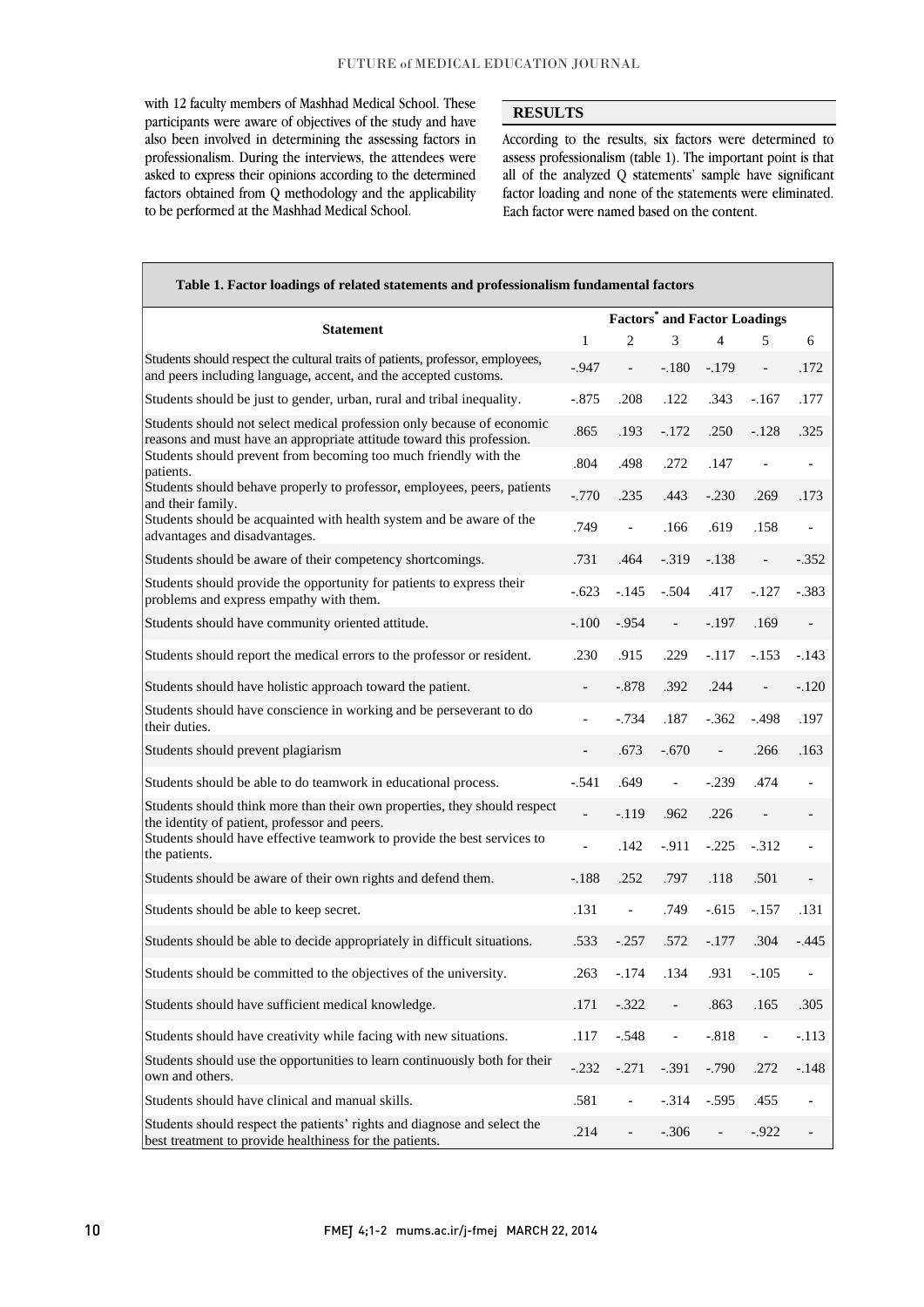| Table 1. Continued.                                                                                                                                                                                                                                    |                                                |                |                        |                          |                          |         |  |  |
|--------------------------------------------------------------------------------------------------------------------------------------------------------------------------------------------------------------------------------------------------------|------------------------------------------------|----------------|------------------------|--------------------------|--------------------------|---------|--|--|
| <b>Statement</b>                                                                                                                                                                                                                                       | <b>Factors<sup>*</sup></b> and Factor Loadings |                |                        |                          |                          |         |  |  |
|                                                                                                                                                                                                                                                        | 1                                              | $\mathfrak{D}$ | 3                      | $\overline{4}$           | 5                        | 6       |  |  |
| Students should be patient toward various different behaviors and ideas.                                                                                                                                                                               |                                                | .210           | $-365$                 | .167                     | $-875$                   | .145    |  |  |
| Students should reply to patients' questions after diagnosis and provide<br>the necessary educations.                                                                                                                                                  |                                                | .258           | $\equiv$               | $-159$                   | $-.805$                  | $-.507$ |  |  |
| Students should be honest in their behavior and speech.                                                                                                                                                                                                | $-116$                                         | $-.305$        | $-.110$                | .515                     | $-0.775$                 | .126    |  |  |
| Students should be aware of their duties and perform them properly.                                                                                                                                                                                    | .550                                           | .307           | $-275$                 | $\overline{\phantom{a}}$ | .677                     | .261    |  |  |
| Students should be up to date about new treatments and drugs.                                                                                                                                                                                          | 343                                            | $-422$         | $-.537$                | .151                     | .596                     | $-.193$ |  |  |
| Students should be punctual and be present in educational sessions<br>regularly.                                                                                                                                                                       |                                                | $-163$         | $\Delta \sim 10^{-11}$ | .237                     | .129                     | .947    |  |  |
| Students should wear professionally and be in harmony with educational<br>norms.                                                                                                                                                                       | $-276$                                         | .276           | $-158$                 | $\omega_{\rm{max}}$      | $-.138$                  | .893    |  |  |
| Students should respect the values of the society.                                                                                                                                                                                                     | $-.110$                                        | .198           | .473                   | $-144$                   | $\overline{\phantom{a}}$ | .838    |  |  |
| Students should have appropriate verbal and nonverbal skills in<br>communication with patients.                                                                                                                                                        | $-329$                                         | .321           | .525                   | $\sim$                   | $-295$                   | $-653$  |  |  |
| Students should use the best evidences for treatment.                                                                                                                                                                                                  | $-320$                                         | .162           | $-136$                 | .521                     | .513                     | $-564$  |  |  |
| Students should have self-confidence and can decide about disease by<br>themselves and diagnose and treat properly.                                                                                                                                    | .267                                           | .464           | $\sim$                 | $-453$                   | .444                     | $-551$  |  |  |
| First factor: individual capacity and attention to culture; second factor: knowledge, medical skill and responsibility; third<br>factor: managerial skill and preserving human dignity; fourth factor: organizational commitment and excellence; fifth |                                                |                |                        |                          |                          |         |  |  |

factor: respecting others' rights and duty; six factor: communication skills, altruism and respecting law.

There were 8 statements related to the first factor including individual capacity and attention to culture; 6 statements relevant to the second factor named as knowledge, medical skill and responsibility; 5 statements related to the third factor called managerial skill and preserving human dignity; 5 statements connected with the fourth factor called as organizational commitment and excellence; 6 statements linked to the fifth factor named as respecting others' rights and duty; and 6 statements related to the sixth factor named as communication skills, altruism and respecting law. Each of them allocated 21%, 18%, 17%, 16%, 14%, 12% variance, respectively. Based on the interviewees' opinion Direct Observation, Objective Structured Clinical Examination, Educational Portfolios, Professionalism Mini Evaluation Exercise, Videotape Analysis, Situational Judgment Test, Self-Assessment, Peer Assessment, Patient Evaluation and 360 degree were considered as assessing methods; professor, assistant, peer, patients and their family and the students themselves were regarded as the assessors; inpatient and outpatient setting, emergency and the simulated environment were perceived as the place of assessment; the end of clinical course, the beginning and the end of the clinical course and permanently during the clinical course were considered as the time for assessment. Summing the ideas up and including the applicability capacity direct observation, professor, hospital wards were chosen as the most appropriate method, assessor and place, respectively. The best time of professionalism assessment was the beginning, the end and during the clinical course. In other words, the factors of professionalism should



#### **Figure 2. the designed framework for professionalism assessment among medical students.**

be assessed in students during their clinical education courses in terms of time. Finally, based on the results, the overall framework of professionalism assessment was designed for the students of Mashhad Medical School. (Figure2).

# **DISCUSSION**

Different parts of the framework include assessing factor, method, assessor, place and time to assess professionalism among medical students of Medical University of Mashhad.